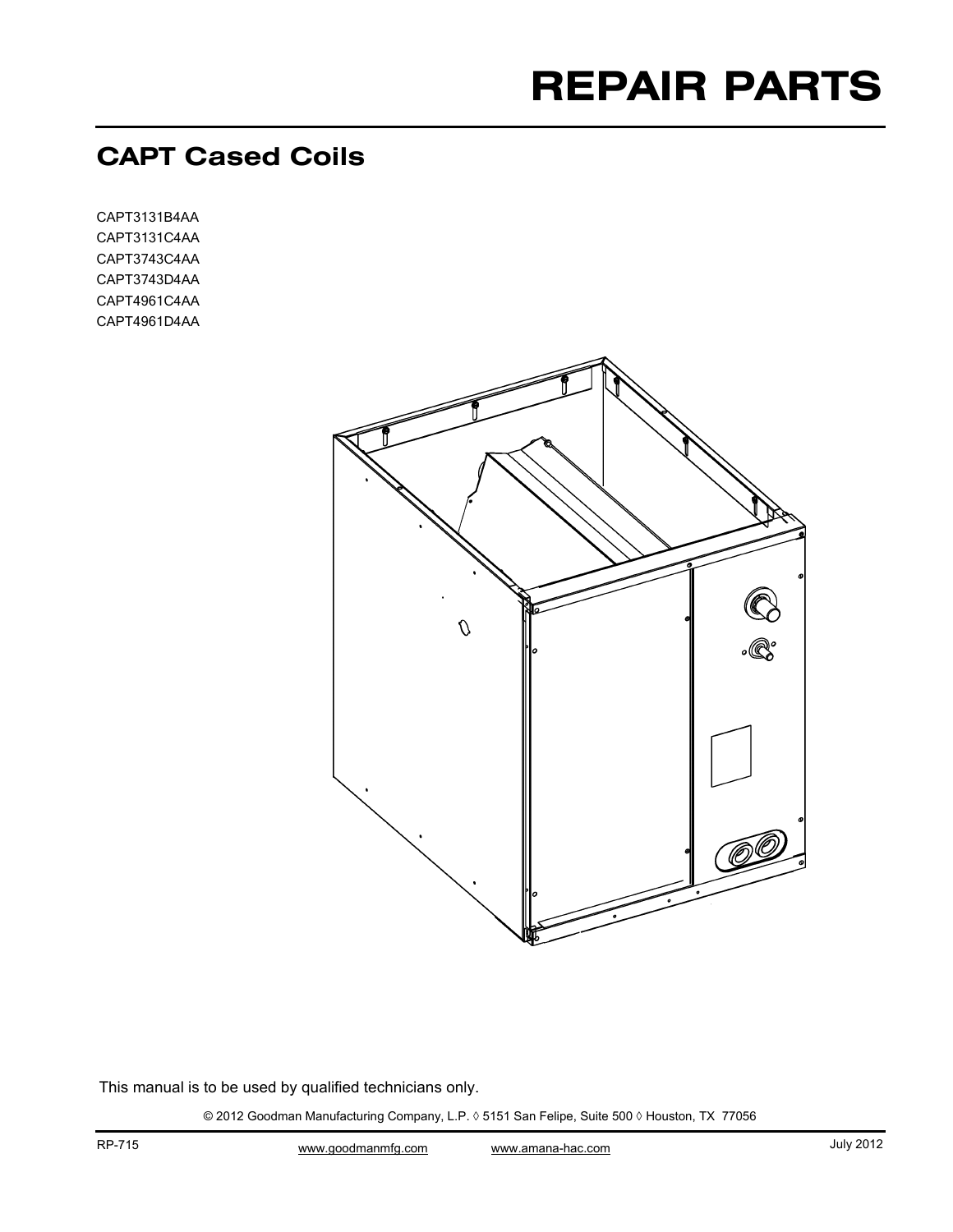### **Index**

| <b>Functional Parts List</b>  |       |
|-------------------------------|-------|
| <b>Illustration and Parts</b> | 4 - 5 |

*Views shown are for parts illustrations only, not servicing procedures.*

Rev A: Models with evaporator coils with factory installed TXV.

AR - As Required NA - Not Available NS - Not Shown 00000000 - See Note QTY - Quantity Example (QTY 3) (If Quantity not shown, Quantity = 1) M - Model Example (M1) (If M Code not shown, then part is used on all Models) **Text Codes:**

#### **Expanded Model Nomenclature:**

 Example M1 - Model#1 M2 - Model#2 M3 - Model#3

Goodman Manufacturing Company, L.P. is not responsible for personal injury or property damage resulting from improper service. Review all service information before beginning repairs.

Warranty service must be performed by an authorized technician, using authorized factory parts. If service is required after the warranty expires, Goodman Manufacturing Company, L.P. also recommends contacting an authorized technician and using authorized factory parts.

Goodman Manufacturing Company, L.P. reserves the right to discontinue, or change at any time, specifications or designs without notice or without incurring obligations.

For assistance within the U.S.A. contact: Consumer Affairs Department Goodman Manufacturing Company, L.P. 7401 Security Way Houston, Texas 77040 877-254-4729-Telephone 713-863-2382-Facsimile

International Division International Division<br>Goodman Manufacturing Company, L.P. 7401 Security Way Houston, Texas 77040 713-861-2500-Telephone 713-863-2382-Facsimile For assistance outside the U.S.A. contact: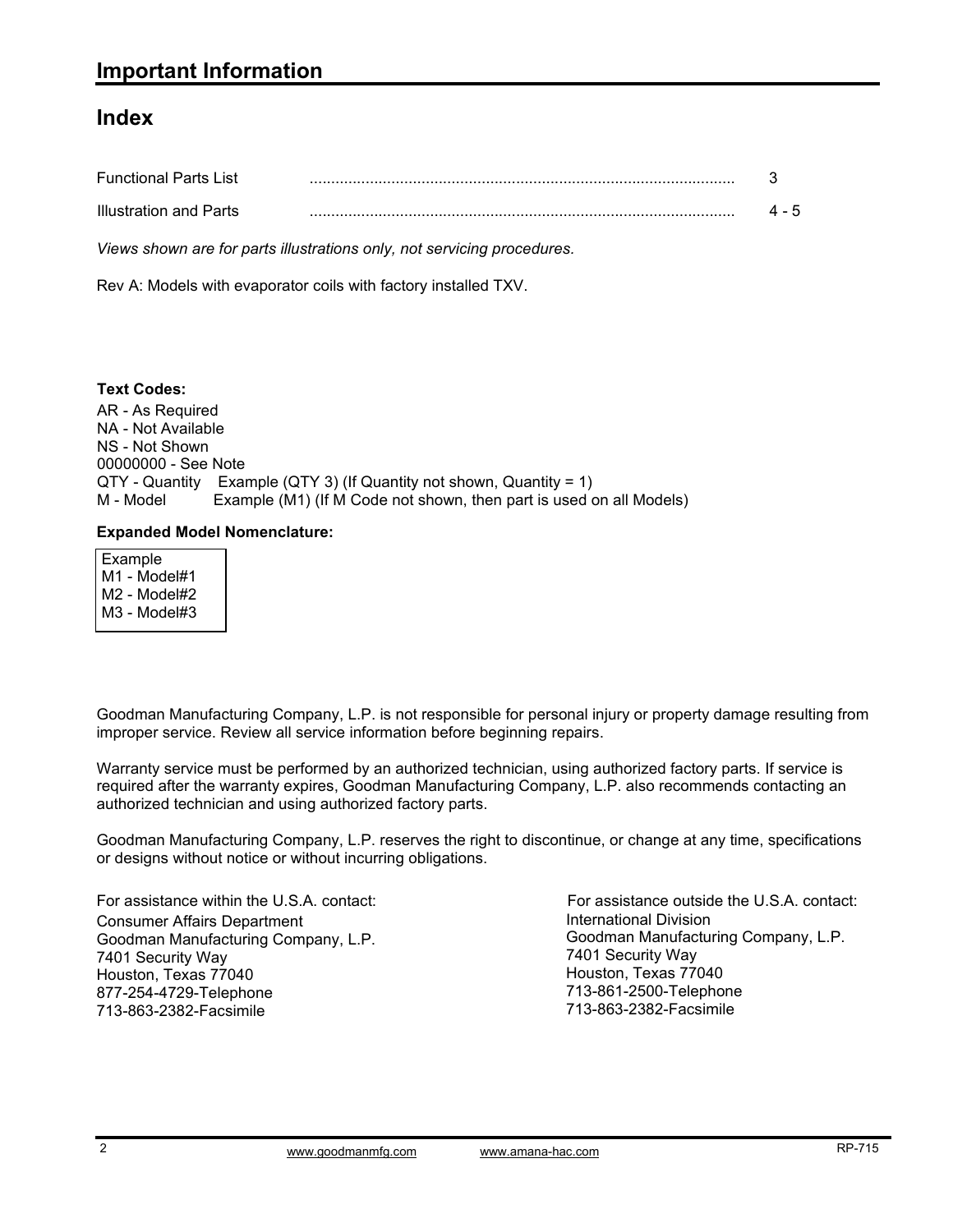## **Functional Parts**

#### **Part No: Description:** 0162D00085 FLOWRATOR, AL (M6) 0162D00095 FLOWRATOR, AL (M5) 0162D00086 FLOWRATOR, AL (M4) 0162D00094 FLOWRATOR, AL (M2, M3) 0162D00097 FLOWRATOR, AL (M1) 0151R00035 VALVE, TXV R-410A (M5, M6) 0151R00036 VALVE, TXV R-410A (M3, M4) 0151R00019 VALVE, TXV R-410A (M1, M2)

#### **SPECIAL PARTS**

PKC-02B PISTION KIT CHART

Expanded Model Nomenclature

| M1 - CAPT3131B4AA |
|-------------------|
| M2 - CAPT3131C4AA |
| M3 - CAPT3743C4AA |
| M4 - CAPT3743D4AA |
| M5 - CAPT4961C4AA |
| M6 - CAPT4961D4AA |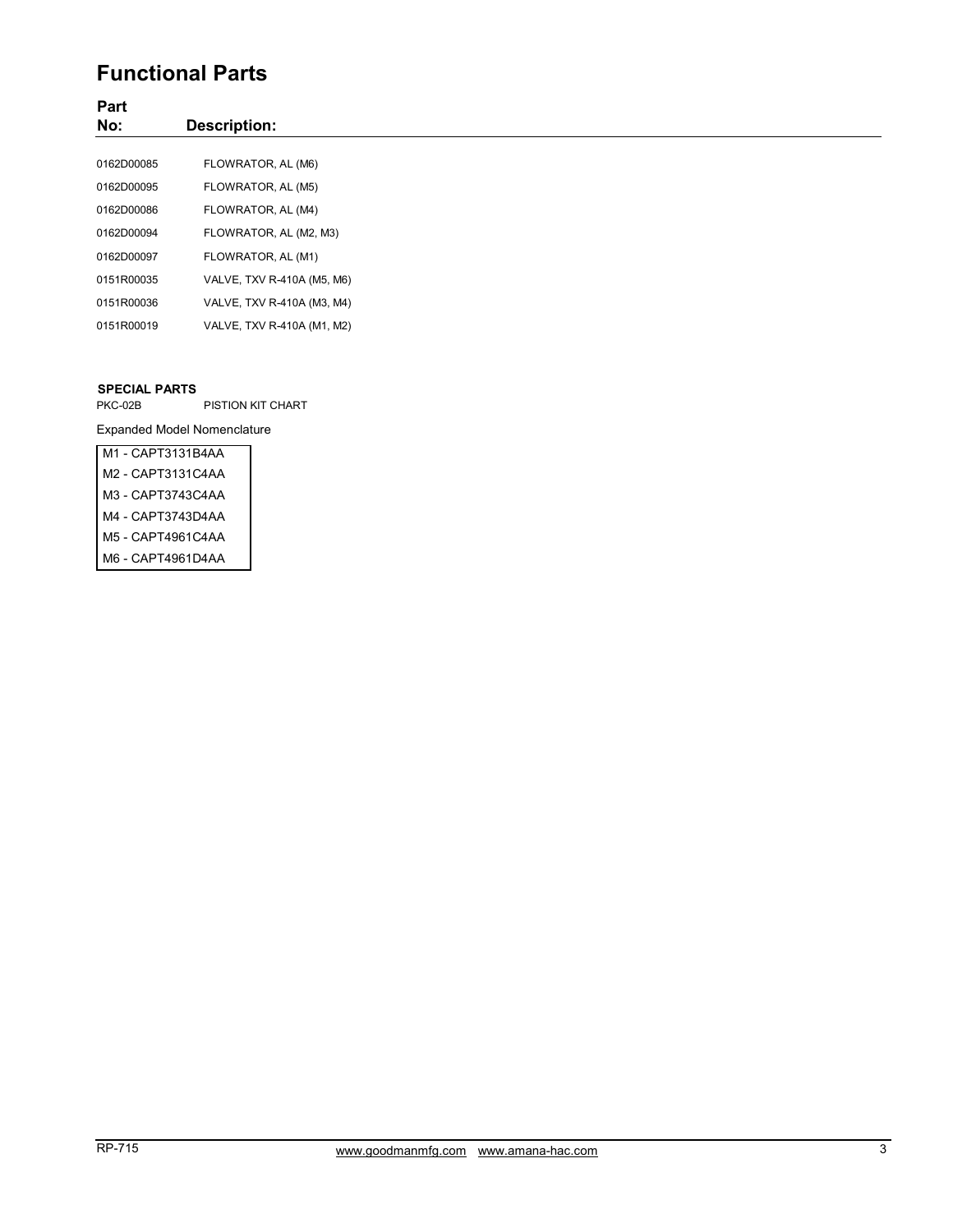